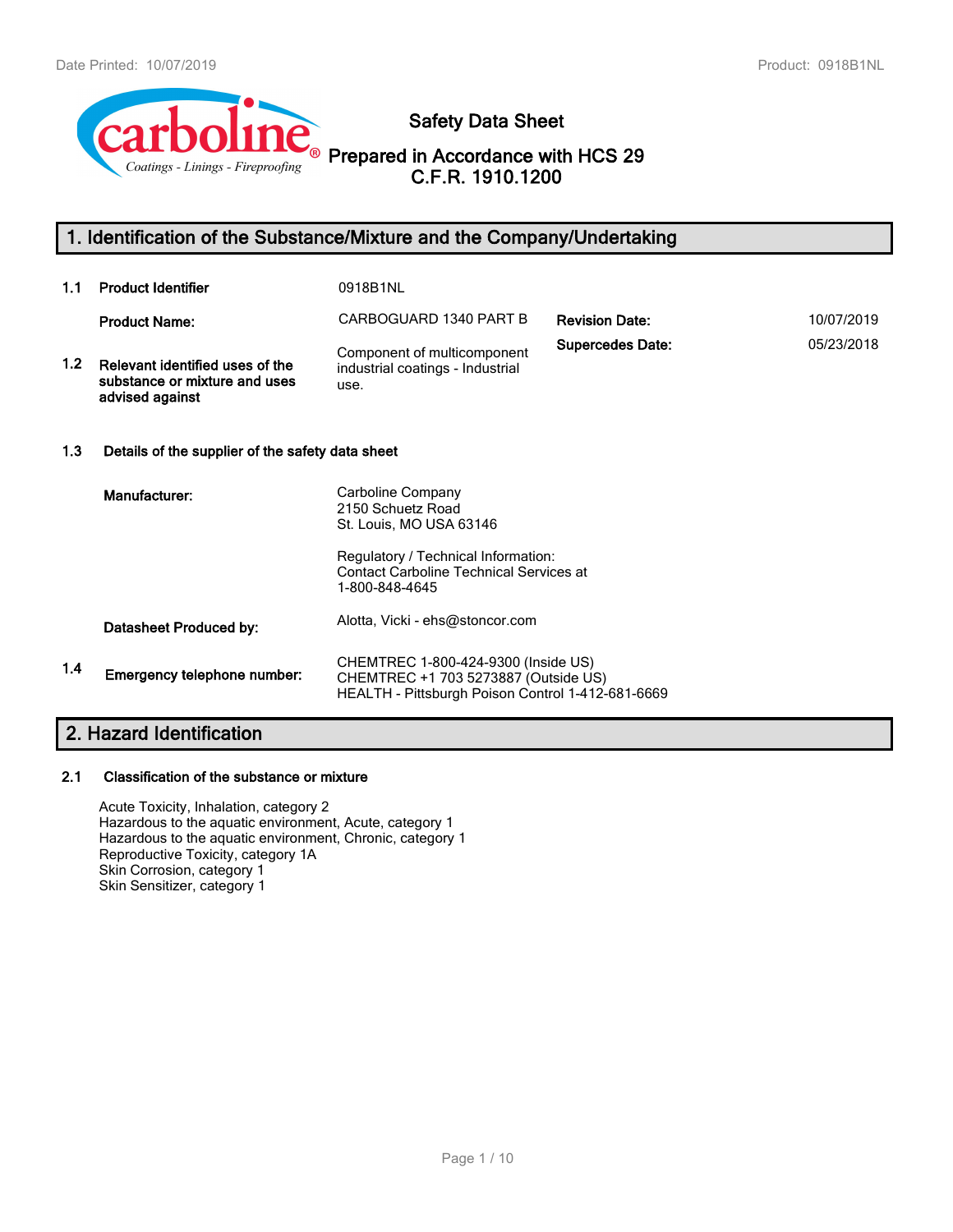# **2.2 Label elements**

# **Symbol(s) of Product**



## **Signal Word**

Danger

## **Named Chemicals on Label**

BISPHENOL A, BENZYL ALCOHOL, DIETHYLENETRIAMINE, TOFA, REACTION PRODUCTS WITH TEPA, 4-NONYL PHENOL, BRANCHED

# **HAZARD STATEMENTS**

| Acute Toxicity, Oral, category 4                             | H302               | Harmful if swallowed.                                                                                                                     |
|--------------------------------------------------------------|--------------------|-------------------------------------------------------------------------------------------------------------------------------------------|
| Acute Toxicity, Dermal, category 4                           | H312               | Harmful in contact with skin.                                                                                                             |
| Skin Corrosion, category 1                                   | H314-1             | Causes severe skin burns and eye damage.                                                                                                  |
| Skin Sensitizer, category 1                                  | H317               | May cause an allergic skin reaction.                                                                                                      |
| Acute Toxicity, Inhalation, category 2                       | H330-2             | Fatal if inhaled.                                                                                                                         |
| Reproductive Toxicity, category 1A                           | H360-1A            | May damage fertility or the unborn child.                                                                                                 |
| Hazardous to the aquatic environment,<br>Acute, category 1   | H400               | Very toxic to aquatic life.                                                                                                               |
| Hazardous to the aquatic environment,<br>Chronic, category 1 | H410               | Very toxic to aquatic life with long lasting effects.                                                                                     |
| <b>PRECAUTION PHRASES</b>                                    |                    |                                                                                                                                           |
|                                                              | P201               | Obtain special instructions before use.                                                                                                   |
|                                                              | P202               | Do not handle until all safety precautions have been read<br>and understood.                                                              |
|                                                              | P260               | Do not breathe dust/fume/gas/mist/vapours/spray.                                                                                          |
|                                                              | P <sub>264</sub>   | Wash hands thoroughly after handling.                                                                                                     |
|                                                              | P270               | Do not eat, drink or smoke when using this product.                                                                                       |
|                                                              | P273               | Avoid release to the environment.                                                                                                         |
|                                                              | P280               | Wear protective gloves/protective clothing/eye protection/<br>face protection.                                                            |
|                                                              | P284               | Wear respiratory protection.                                                                                                              |
|                                                              | P301+310           | IF SWALLOWED: Immediately call a POISON CENTER or<br>doctor/physician.                                                                    |
|                                                              | P301+330+331       | IF SWALLOWED: Rinse mouth. Do NOT induce vomiting.                                                                                        |
|                                                              | P302+352           | IF ON SKIN: Wash with plenty of soap and water.                                                                                           |
|                                                              | P304+340           | IF INHALED: Remove victim to fresh air and keep at rest in a<br>position comfortable for breathing.                                       |
|                                                              | P305+P351+P3<br>38 | IF IN EYES: Rinse cautiously with water for several minutes.<br>Remove contact lenses, if present and easy to do so.<br>Continue rinsing. |
|                                                              | P308+P313          | IF exposed or concerned: Get medical advice/attention                                                                                     |
|                                                              | P312               | Call a POISON CENTER or doctor/physician if you feel<br>unwell.                                                                           |
|                                                              | P333+313           | If skin irritation or rash occurs: Get medical advice/attention.                                                                          |
|                                                              | P352               | Wash with plenty of soap and water.                                                                                                       |
|                                                              | P363               | Wash contaminated clothing before reuse.                                                                                                  |
|                                                              | P391               | Collect spillage.                                                                                                                         |
|                                                              | P403+233           | Store in a well-ventilated place. Keep container tightly<br>closed.                                                                       |
|                                                              |                    |                                                                                                                                           |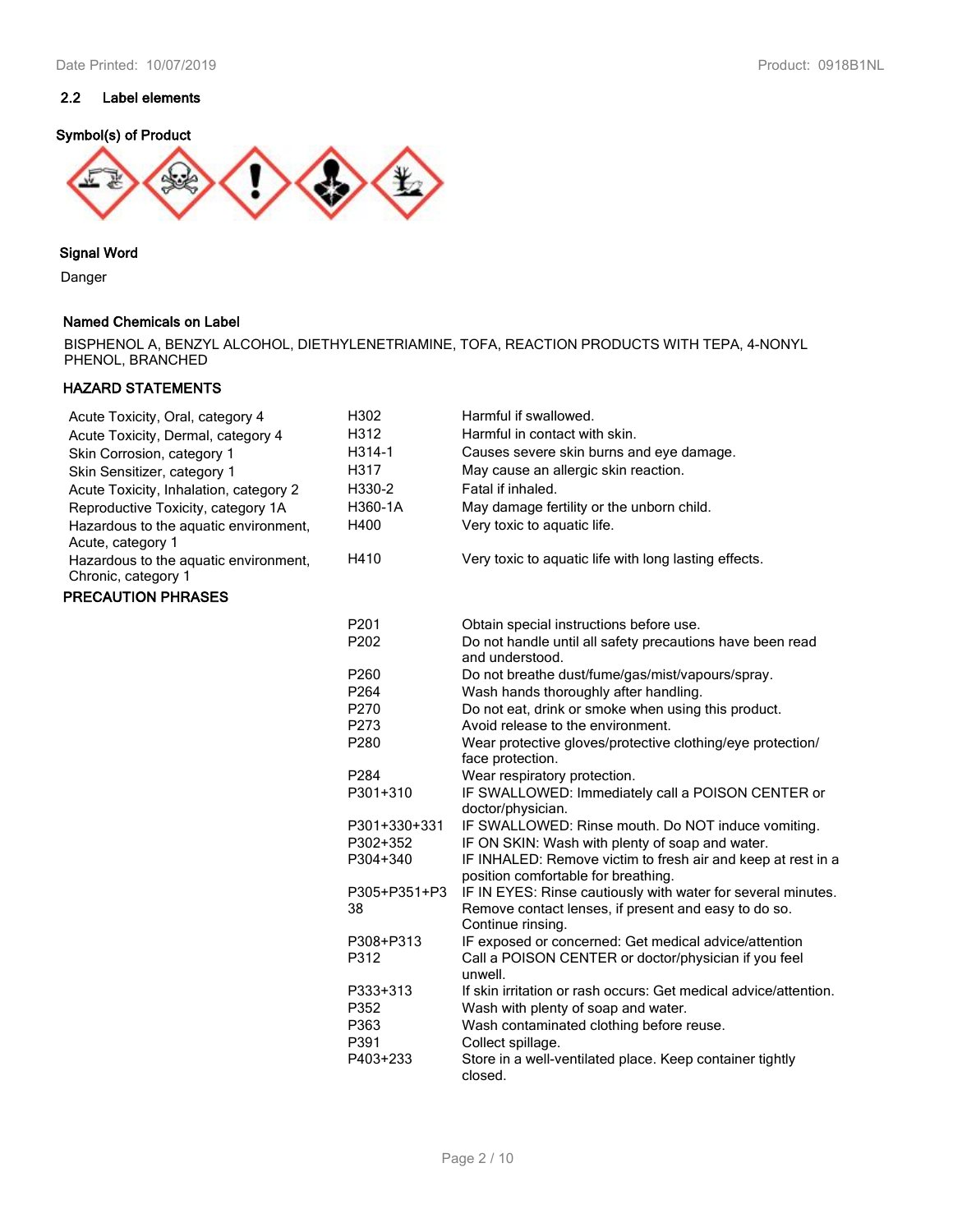#### **2.3 Other hazards**

No Information

#### **Results of PBT and vPvB assessment:**

The product does not meet the criteria for PBT/VPvB in accordance with Annex XIII.

# **3. Composition/Information On Ingredients**

#### **3.2 Mixtures**

#### **Hazardous Ingredients**

| CAS-No.    | <b>Chemical Name</b>              |                              | <u>%</u>         |
|------------|-----------------------------------|------------------------------|------------------|
| 100-51-6   | <b>BENZYL ALCOHOL</b>             |                              | $50 - 75$        |
| 68953-36-6 | TOFA. REACTION PRODUCTS WITH TEPA | $10 - 25$                    |                  |
| 111-40-0   | <b>DIETHYLENETRIAMINE</b>         |                              | $2.5 - 10$       |
| 80-05-7    | <b>BISPHENOL A</b>                |                              | $2.5 - 10$       |
| 84852-15-3 | 4-NONYL PHENOL, BRANCHED          | $1.0 - 2.5$                  |                  |
| CAS-No.    | <b>GHS Symbols</b>                | <b>GHS Hazard Statements</b> | <b>M-Factors</b> |
| 100-51-6   | GHS07                             | H302-312-319-332             | 0                |
| 68953-36-6 | GHS05-GHS07-GHS09                 | H314-317-400-410             |                  |
| 111-40-0   | GHS05-GHS06                       | H302-312-314-317-330-335     |                  |
| 80-05-7    | GHS05-GHS07-GHS08-GHS09           | H317-318-335-360-411         |                  |

84852-15-3 GHS05-GHS07-GHS08-GHS09 H302-314-361-400-410 0

**Additional Information:** The text for GHS Hazard Statements shown above (if any) is given in Section 16.

# **4. First-aid Measures**

#### **4.1 Description of First Aid Measures**

**AFTER INHALATION:** Give oxygen or artificial respiration if needed. Remove person to fresh air. If signs/symptoms continue, get medical attention.

**AFTER SKIN CONTACT:** In case of contact, immediately flush skin with plenty of water for at least 15 minutes while removing contaminated clothing and shoes. If skin irritation persists, call a physician.

**AFTER EYE CONTACT:** Rinse thoroughly with plenty of water for at least 15 minutes and consult a physician. **AFTER INGESTION:** Do NOT induce vomiting. Never give anything by mouth to an unconscious person. If swallowed, call a poison control centre or doctor immediately.

#### **4.2 Most important symptoms and effects, both acute and delayed**

Irritating to eyes and skin. May be harmful if swallowed.

#### **4.3 Indication of any immediate medical attention and special treatment needed**

No information available on clinical testing and medical monitoring. Specific toxicological information on substances, if available, can be found in section 11.

When symptoms persist or in all cases of doubt seek medical advice.

# **5. Fire-fighting Measures**

#### **5.1 Extinguishing Media:**

Carbon Dioxide, Dry Chemical, Foam, Water Fog

**UNUSUAL FIRE AND EXPLOSION HAZARDS:** Beware of vapours accumulating to form explosive concentrations. Vapours can accumulate in low areas. Vapors may spread long distances and ignite.

## **5.2 Special hazards arising from the substance or mixture**

No Information

#### **5.3 Advice for firefighters**

In the event of fire, wear self-contained breathing apparatus. Evacuate personnel to safe areas. Use NIOSH approved respiratory protection. Use water spray to cool unopened containers.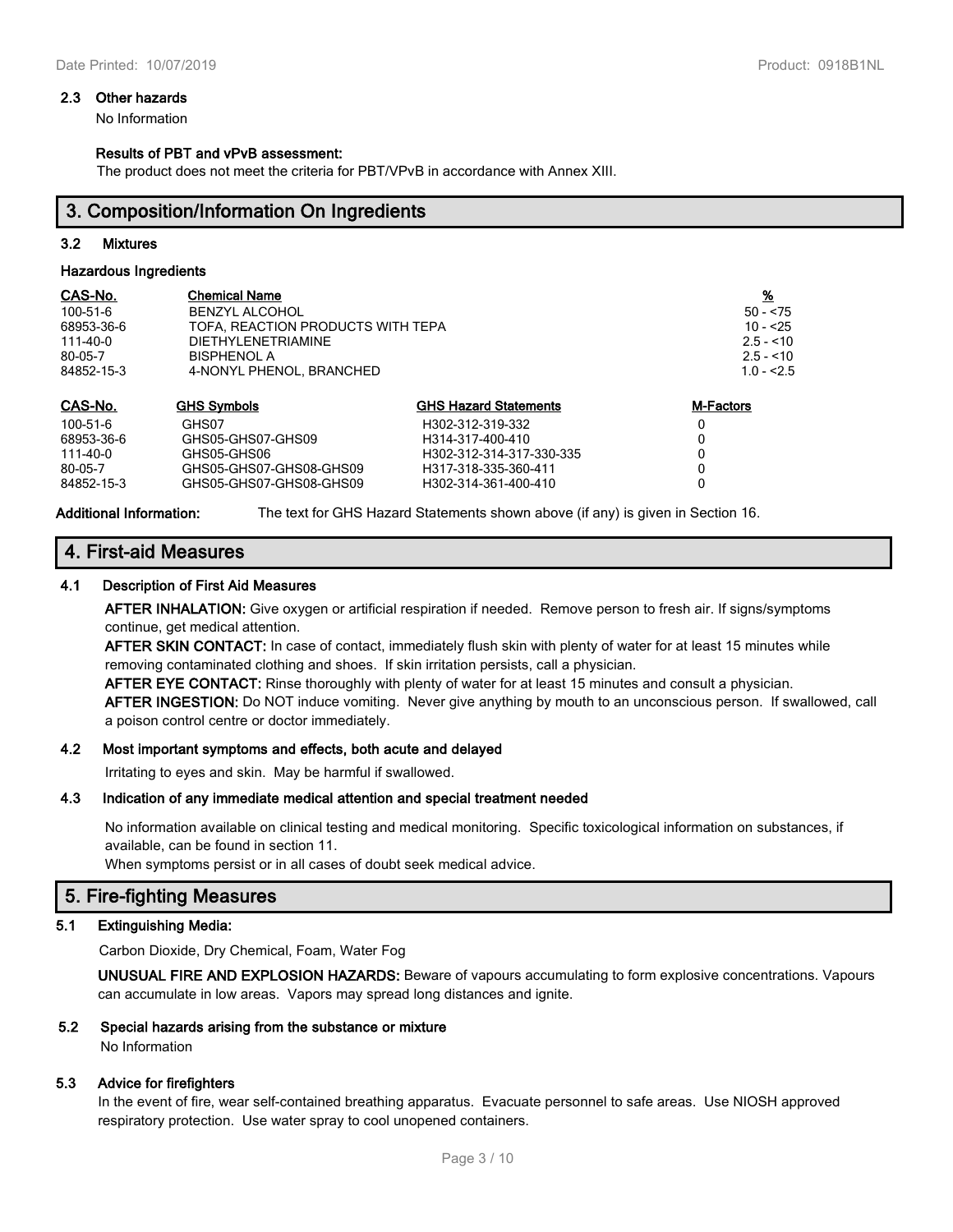# **6. Accidental Release Measures**

#### **6.1 Personal precautions, protective equipment and emergency procedures**

Ensure adequate ventilation. Evacuate personnel to safe areas. Remove all sources of ignition. To avoid ignition of vapours by static electricity discharge, all metal parts of the equipment must be grounded. Wear personal protective equipment. For personal protection see section 8.

#### **6.2 Environmental precautions**

Do not allow material to contaminate ground water system. Prevent product from entering drains.

## **6.3 Methods and material for containment and cleaning up**

Prevent further leakage or spillage if safe to do so. Contain spillage, soak up with non-combustible absorbent material, (e.g. sand, earth, diatomaceous earth, vermiculite) and transfer to a container for disposal according to local / national regulations (see section 13).

#### **6.4 Reference to other sections**

Please refer to disposal requirements or country specific disposal requirements for this material. See Section 13 for further information.

# **7. Handling and Storage**

# **7.1 Precautions for safe handling**

**INSTRUCTIONS FOR SAFE HANDLING :** Keep containers dry and tightly closed to avoid moisture absorption and contamination. Prepare the working solution as given on the label(s) and/or the user instructions. Ensure all equipment is electrically grounded before beginning transfer operations. Do not get in eyes, on skin, or on clothing. Use only with adequate ventilation/personal protection. Avoid breathing vapors, mist or gas. Wash thoroughly after handling. **PROTECTION AND HYGIENE MEASURES :** Handle in accordance with good industrial hygiene and safety practice. Wash hands before breaks and at the end of workday. When using, do not eat, drink or smoke.

# **7.2 Conditions for safe storage, including any incompatibilities**

# **CONDITIONS TO AVOID:** Heat, flames and sparks. **STORAGE CONDITIONS:** Keep container closed when not in use. Store in a dry, well ventilated place away from sources of heat, ignition and direct sunlight.

## **7.3 Specific end use(s)**

No specific advice for end use available.

# **8. Exposure Controls/Personal Protection**

#### **8.1 Control parameters**

# **Ingredients with Occupational Exposure Limits (US)**

| Name                              | CAS-No.        | <b>ACGIH TWA</b> | <b>ACGIH STEL</b> | <b>ACGIH Ceiling</b> |
|-----------------------------------|----------------|------------------|-------------------|----------------------|
| BENZYL ALCOHOL                    | 100-51-6       | N/E              | N/E               | N/E                  |
| TOFA, REACTION PRODUCTS WITH TEPA | 68953-36-6     | N/E              | N/E               | N/E                  |
| <b>DIETHYLENETRIAMINE</b>         | 111-40-0       | 1 PPM            | N/E               | N/E                  |
| <b>BISPHENOL A</b>                | 80-05-7        | N/E              | N/E               | N/E                  |
| 4-NONYL PHENOL, BRANCHED          | 84852-15-3     | N/E              | N/E               | N/E                  |
| Name                              | CAS-No.        | <b>OSHA PEL</b>  | <b>OSHA STEL</b>  |                      |
| <b>BENZYL ALCOHOL</b>             | $100 - 51 - 6$ | N/E              | N/E               |                      |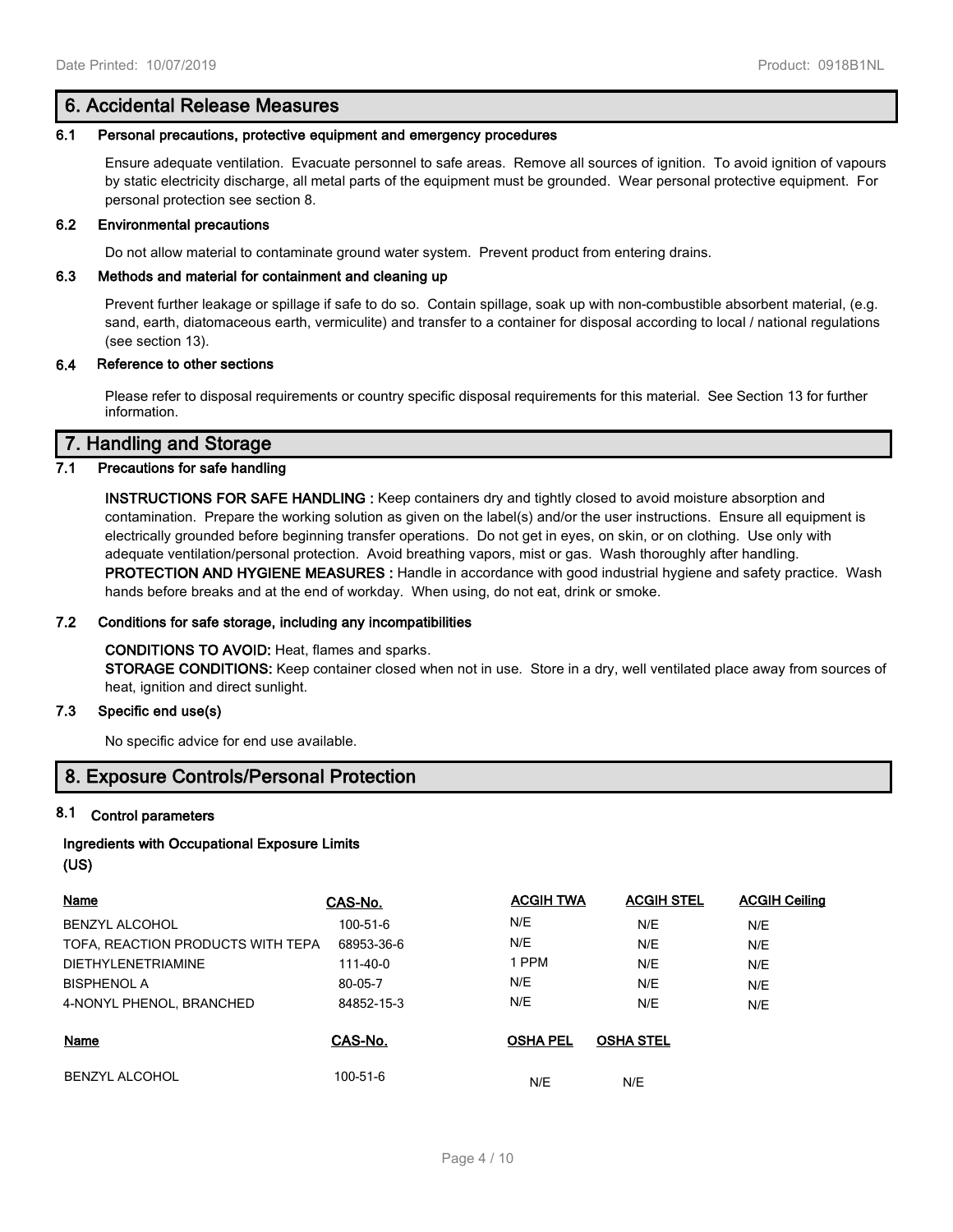| TOFA, REACTION PRODUCTS WITH TEPA 68953-36-6 |            | N/E                     | N/E |
|----------------------------------------------|------------|-------------------------|-----|
| <b>DIETHYLENETRIAMINE</b>                    | 111-40-0   | 4 MGM3, 1<br><b>PPM</b> | N/E |
| <b>BISPHENOL A</b>                           | 80-05-7    | N/E                     | N/E |
| 4-NONYL PHENOL, BRANCHED                     | 84852-15-3 | N/E                     | N/E |

**FURTHER INFORMATION:** Refer to the regulatory exposure limits for the workforce enforced in each country.

#### **8.2 Exposure controls**

#### **Personal Protection**

**RESPIRATORY PROTECTION:** In order to avoid inhalation of spray-mist and sanding dust, all spraying and sanding must be done wearing adequate respirator. Use only with ventilation to keep levels below exposure guidelines reported in this document. User should test and monitor exposure levels to ensure all personnel are below guidelines. If not sure, or not able to monitor, use State or federally approved supplied air respirator. For silica containing coatings in a liquid state, and/or if no exposure limits are established above, air-supplied respirators are generally not required.

**EYE PROTECTION:** Safety glasses with side-shields.

**HAND PROTECTION:** Gloves should be discarded and replaced if there is any indication of degradation or chemical breakthrough. Impervious gloves. Request information on glove permeation properties from the glove supplier. Lightweight protective clothing

**OTHER PROTECTIVE EQUIPMENT:** Ensure that eyewash stations and safety showers are close to the workstation location. **ENGINEERING CONTROLS:** Avoid contact with skin, eyes and clothing. Use only in an area equipped with explosion proof exhaust ventilation. Ensure adequate ventilation, especially in confined areas.

# **9. Physical and Chemical Properties**

# **9.1 Information on basic physical and chemical properties**

| Appearance:                                     | Viscous Brown Liquid         |
|-------------------------------------------------|------------------------------|
| <b>Physical State</b>                           | Liquid                       |
| Odor                                            | <b>Faint Amine</b>           |
| <b>Odor threshold</b>                           | N/D                          |
| рH                                              | N/D                          |
| Melting point / freezing point (°C)             | N/D                          |
| Boiling point/range                             | 149 F (65 C) - 500 F (260 C) |
| <b>Flash Point</b>                              | 206F (96C)                   |
| <b>Evaporation rate</b>                         | Slower Than Ether            |
| Flammability (solid, gas)                       | Not determined               |
| Upper/lower flammability or explosive<br>limits | $1.3 - 36.0$                 |
| Vapour Pressure, mmHg                           | N/D                          |
| <b>Vapour density</b>                           | Heavier than Air             |
| <b>Relative density</b>                         | Not determined               |
| Solubility in / Miscibility with water          | N/D                          |
| Partition coefficient: n-octanol/water          | Not determined               |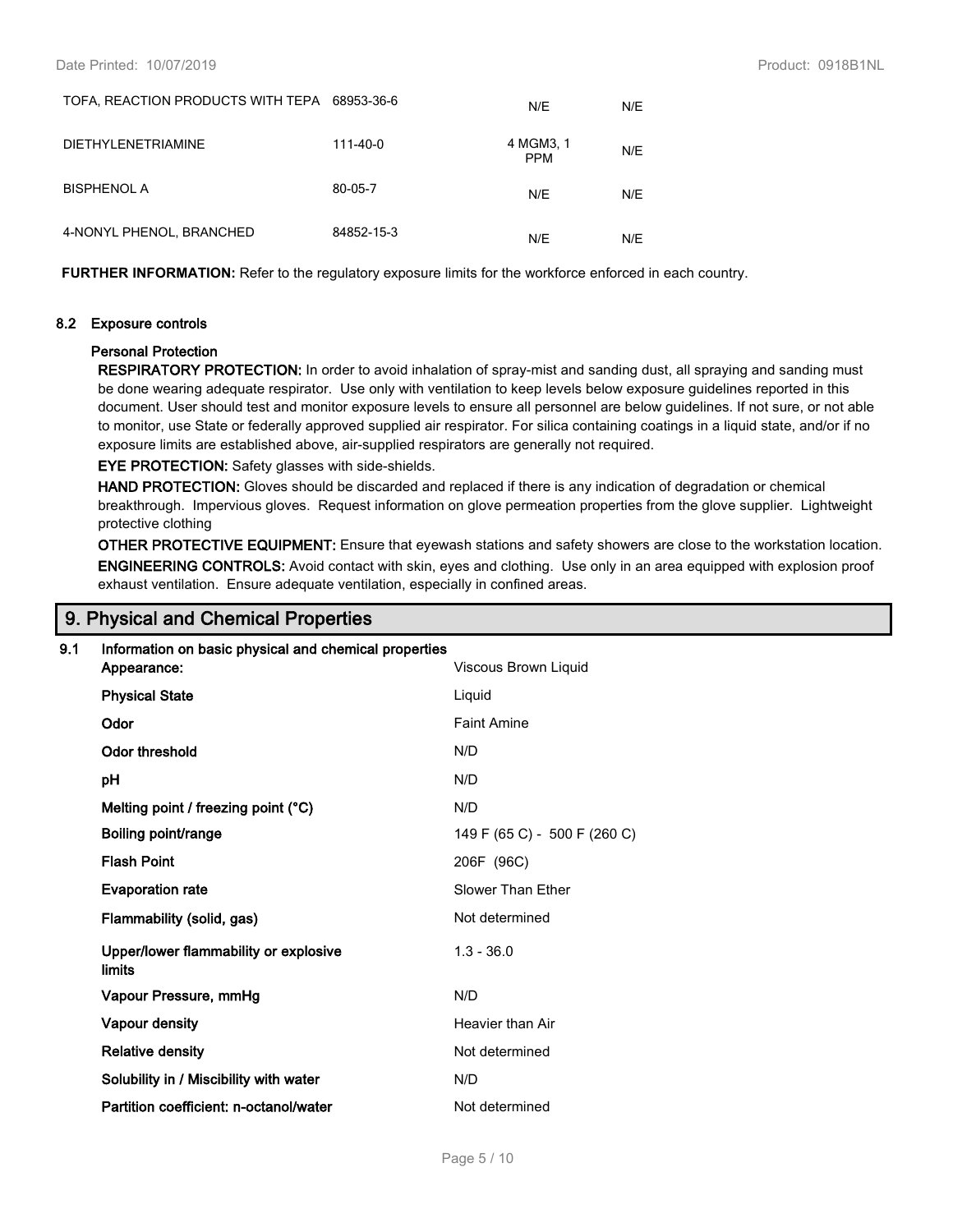| Auto-ignition temperature (°C) | Not determined |
|--------------------------------|----------------|
| Decomposition temperature (°C) | Not determined |
| <b>Viscosity</b>               | Unknown        |
| <b>Explosive properties</b>    | Not determined |
| <b>Oxidising properties</b>    | Not determined |
| Other information              |                |
| <b>VOC Content g/l:</b>        | 0              |
| Specific Gravity (g/cm3)       | 1.02           |
|                                |                |

# **10. Stability and Reactivity**

## **10.1 Reactivity**

No reactivity hazards known under normal storage and use conditions.

# **10.2 Chemical stability**

Stable under normal conditions.

# **10.3 Possibility of hazardous reactions**

Hazardous polymerisation does not occur.

# **10.4 Conditions to avoid**

Heat, flames and sparks.

# **10.5 Incompatible materials**

Strong oxidizing agents.

# **10.6 Hazardous decomposition products**

Carbon dioxide (CO2), carbon monoxide (CO), oxides of nitrogen (NOx), dense black smoke.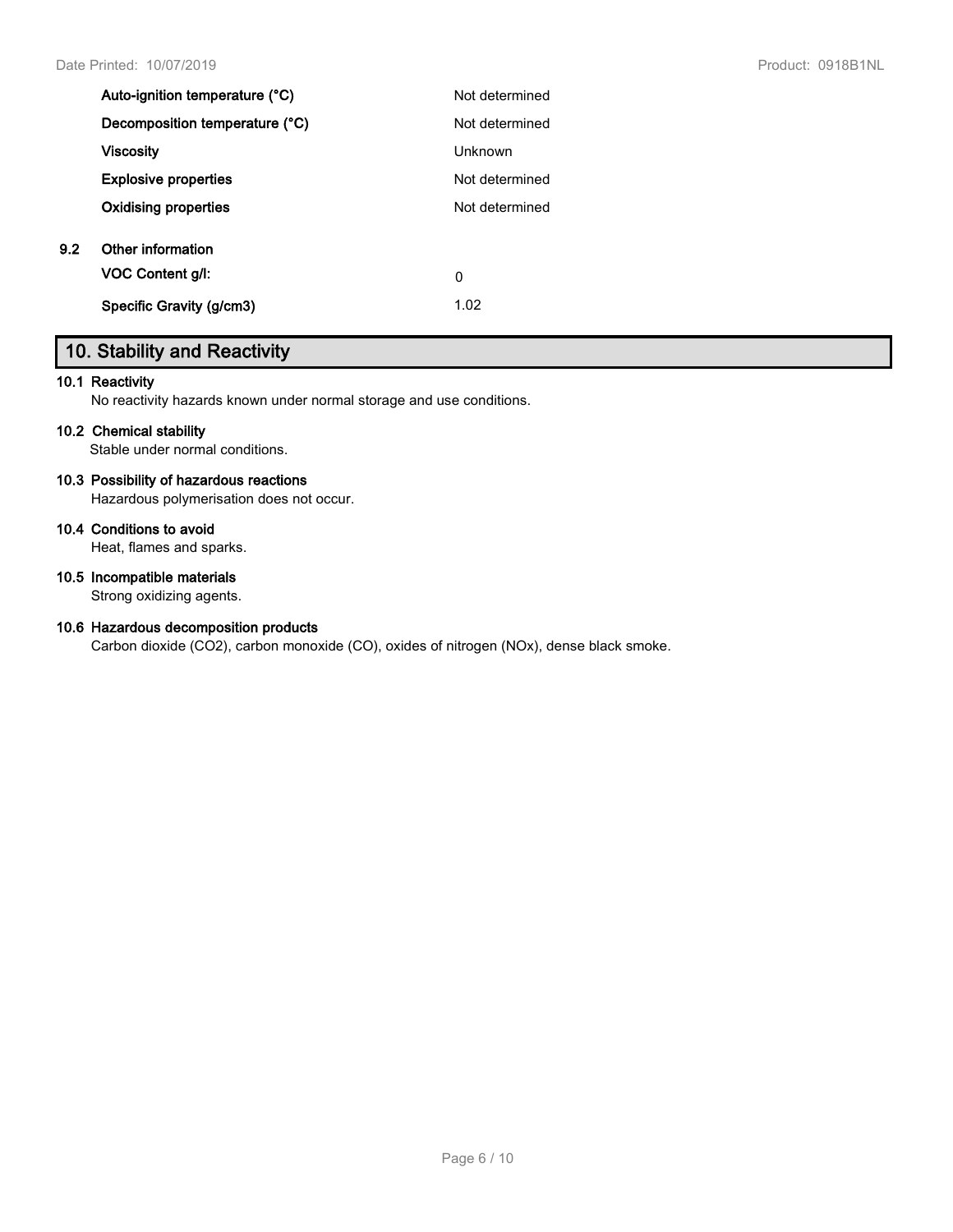# **11. Toxicological Information**

| 11.1 | Information on toxicological effects |                                                |  |  |
|------|--------------------------------------|------------------------------------------------|--|--|
|      | <b>Acute Toxicity:</b>               |                                                |  |  |
|      | Oral LD50:                           | N/D                                            |  |  |
|      | <b>Inhalation LC50:</b>              | N/D                                            |  |  |
|      | Irritation:                          | Eye Irritation and Skin Irritation, category 2 |  |  |
|      | Corrosivity:                         | Unknown                                        |  |  |
|      | Sensitization:                       | Skin Sensitizer, category 1                    |  |  |
|      | Repeated dose toxicity:              | Unknown                                        |  |  |
|      | Carcinogenicity:                     | Unknown                                        |  |  |
|      | Mutagenicity:                        | Unknown                                        |  |  |
|      | <b>Toxicity for reproduction:</b>    | Unknown                                        |  |  |
|      | STOT-single exposure:                | Unknown                                        |  |  |
|      | STOT-repeated exposure:              | Unknown                                        |  |  |
|      | <b>Aspiration hazard:</b>            | Unknown                                        |  |  |

**If no information is available above under Acute Toxicity then the acute effects of this product have not been tested. Data on individual components are tabulated below:**

| CAS-No.        | <b>Chemical Name</b>                 | Oral LD50                 | Dermal LD50                   | Vapor LC50                              | Gas LC50 | <b>Dust/Mist</b><br><b>LC50</b> |
|----------------|--------------------------------------|---------------------------|-------------------------------|-----------------------------------------|----------|---------------------------------|
| 100-51-6       | <b>BENZYL ALCOHOL</b>                | 1230 mg/kg<br>rat. oral   | 2000 mg/kg,<br>dermal, rabbit | 4176 mg/l /<br>4h, Inh, Rat             |          |                                 |
| 68953-36-6     | TOFA, REACTION<br>PRODUCTS WITH TEPA | 4750 mg/kg<br>oral. rat   |                               | Not Available                           | 0.000    | 0.000                           |
| $111 - 40 - 0$ | <b>DIETHYLENETRIAMINE</b>            | 1080 mg/kg,<br>oral, rat  | 1045 mg/kg.<br>dermal, rabbit | $0.07 \text{ mg/l}$ , 4<br>hr, Inh, Rat | 0.000    | 0.000                           |
| 80-05-7        | BISPHENOL A                          | 11400 mg/kg,<br>oral. rat | Not Available                 | Not Available                           | 0.000    | 0.000                           |
| 84852-15-3     | 4-NONYL PHENOL,<br><b>BRANCHED</b>   | 1620 mg/kg<br>oral        |                               | Not Available                           | 0.000    | 0.000                           |

# **Additional Information:**

No Information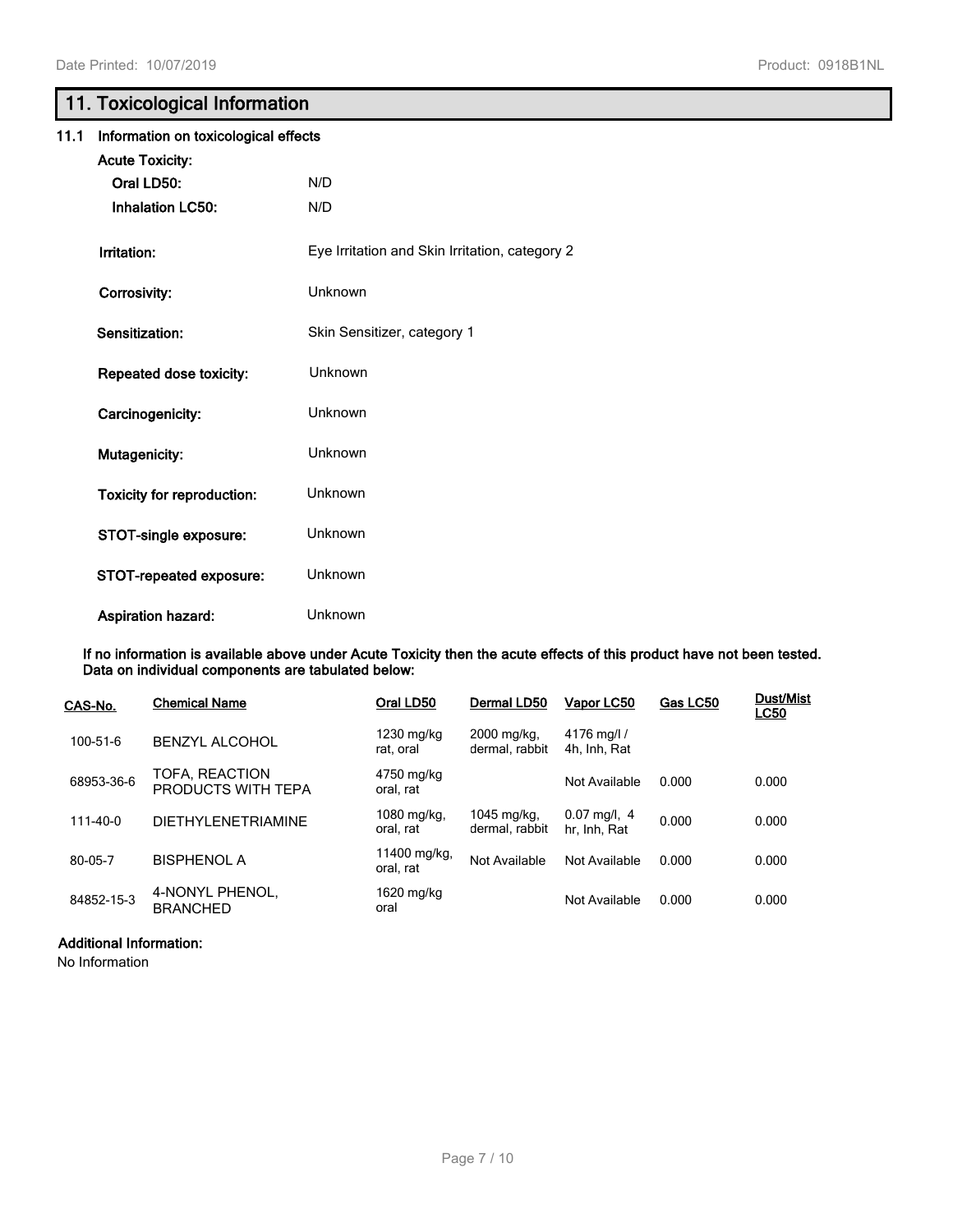|          |                                               | 12. Ecological Information          |         |                    |                   |                                                                                    |  |
|----------|-----------------------------------------------|-------------------------------------|---------|--------------------|-------------------|------------------------------------------------------------------------------------|--|
| 12.1     | Toxicity:                                     |                                     |         |                    |                   |                                                                                    |  |
|          |                                               | EC50 48hr (Daphnia):                | Unknown |                    |                   |                                                                                    |  |
|          |                                               | IC50 72hr (Algae):                  | Unknown |                    |                   |                                                                                    |  |
|          |                                               | LC50 96hr (fish):                   | Unknown |                    |                   |                                                                                    |  |
|          |                                               | 12.2 Persistence and degradability: | Unknown |                    |                   |                                                                                    |  |
| 12.3     | <b>Bioaccumulative potential:</b>             |                                     | Unknown |                    |                   |                                                                                    |  |
| 12.4     | Mobility in soil:                             |                                     | Unknown |                    |                   |                                                                                    |  |
| 12.5     | <b>Results of PBT and vPvB</b><br>assessment: |                                     |         |                    |                   | The product does not meet the criteria for PBT/VPvB in accordance with Annex XIII. |  |
| 12.6     |                                               | Other adverse effects:              | Unknown |                    |                   |                                                                                    |  |
| CAS-No.  |                                               | <b>Chemical Name</b>                |         | <b>EC50 48hr</b>   | IC50 72hr         | <b>LC50 96hr</b>                                                                   |  |
| 100-51-6 |                                               | <b>BENZYL ALCOHOL</b>               |         | 230 mg/l (Daphnia) | 700 mg/l (Algae)  | 10 mg/l (Fish)                                                                     |  |
|          | 68953-36-6                                    | TOFA, REACTION PRODUCTS WITH TEPA   |         | No information     | No information    | No information                                                                     |  |
| 111-40-0 |                                               | <b>DIETHYLENETRIAMINE</b>           |         | 32 mg/l (Daphnia)  | 1164 mg/l (Algae) | 430 mg/l (Fish)                                                                    |  |
| 80-05-7  |                                               | <b>BISPHENOL A</b>                  |         | No information     | No information    | No information                                                                     |  |
|          | 84852-15-3                                    | 4-NONYL PHENOL, BRANCHED            |         | No information     | No information    | No information                                                                     |  |

# **13. Disposal Considerations**

**13.1 WASTE TREATMENT METHODS:** Do not burn, or use a cutting torch on, the empty drum. If recycling is not practicable, dispose of in compliance with local regulations. Dispose of in accordance with local regulations. Empty containers should be taken to an approved waste handling site for recycling or disposal.

# **14. Transport Information**

|      | 14.1 UN number                                                              | N/A            |
|------|-----------------------------------------------------------------------------|----------------|
|      | 14.2 UN proper shipping name                                                | Not Regulated  |
|      | <b>Technical name</b>                                                       | N/A            |
|      | 14.3 Transport hazard class(es)                                             | None           |
|      | Subsidiary shipping hazard                                                  | N/A            |
|      | 14.4 Packing group                                                          | N/A            |
| 14.5 | <b>Environmental hazards</b>                                                | Unknown        |
|      | 14.6 Special precautions for user                                           | <b>Unknown</b> |
|      | EmS-No.:                                                                    | <b>Unknown</b> |
| 14.7 | Transport in bulk according to Annex II<br>of MARPOL 73/78 and the IBC code | Unknown        |

# **15. Regulatory Information**

**15.1 Safety, health and environmental regulations/legislation for the substance or mixture:**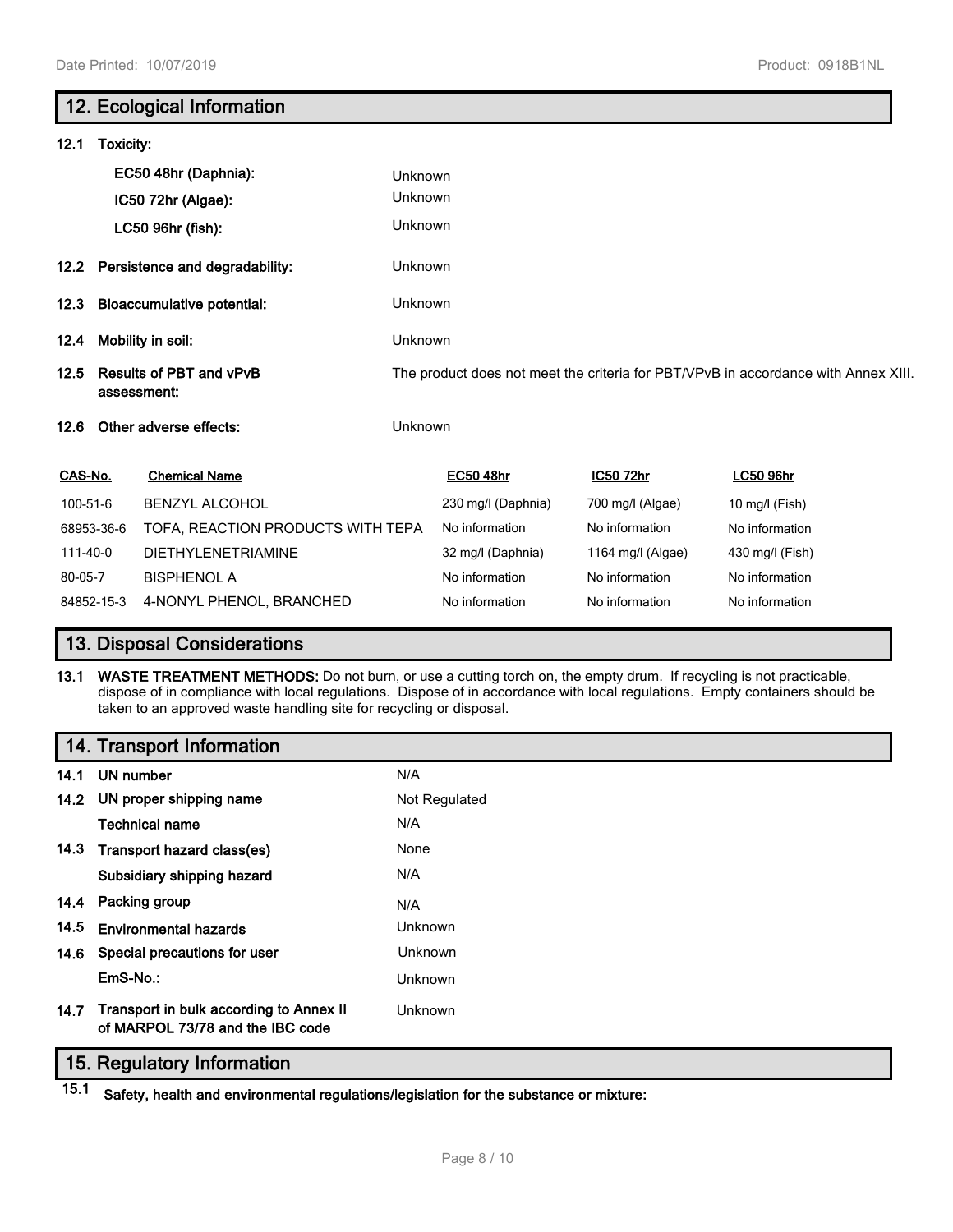# **U.S. Federal Regulations: As follows -**

## **CERCLA - Sara Hazard Category**

This product has been reviewed according to the EPA 'Hazard Categories' promulgated under Sections 311 and 312 of the Superfund Amendment and Reauthorization Act of 1986 (SARA Title III) and is considered, under applicable definitions, to meet the following categories:

Acute Toxicity (any route of exposure), Reproductive toxicity, Skin Corrosion or Irritation, Respiratory or Skin Sensitization

## **Sara Section 313:**

This product contains the following substances subject to the reporting requirements of Section 313 of Title III of the Superfund Amendment and Reauthorization Act of 1986 and 40 CFR part 372:

| <b>Chemical Name</b>     | CAS-No.    |
|--------------------------|------------|
| <b>BISPHENOL A</b>       | 80-05-7    |
| 4-NONYL PHENOL, BRANCHED | 84852-15-3 |
|                          |            |

## **Toxic Substances Control Act:**

All components of this product are either listed on the TSCA Inventory or are exempt.

This product contains the following chemical substances subject to the reporting requirements of TSCA 12(B) if exported from the United States:

No TSCA 12(b) components exist in this product.

# **U.S. State Regulations: As follows -**

#### **New Jersey Right-to-Know:**

The following materials are non-hazardous, but are among the top five components in this product.

#### **Chemical Name CAS-No.**

No NJ Right-To-Know components exist in this product.

# **Pennsylvania Right-To-Know**

The following non-hazardous ingredients are present in the product at greater than 3%.

No PA Right-To-Know components exist in this product.

#### **CALIFORNIA PROPOSITION 65**

WARNING: Cancer and Reproductive Harm -- www.P65Warnings.ca.gov

# **International Regulations: As follows -**

#### **\* Canadian DSL:**

All chemical ingredients included on inventory (DSL)

# **15.2 Chemical Safety Assessment:**

No Chemical Safety Assessment has been carried out for this substance/mixture by the supplier.

# **16. Other Information**

#### **Text for GHS Hazard Statements shown in Section 3 describing each ingredient:**

H302 Harmful if swallowed.

Page 9 / 10